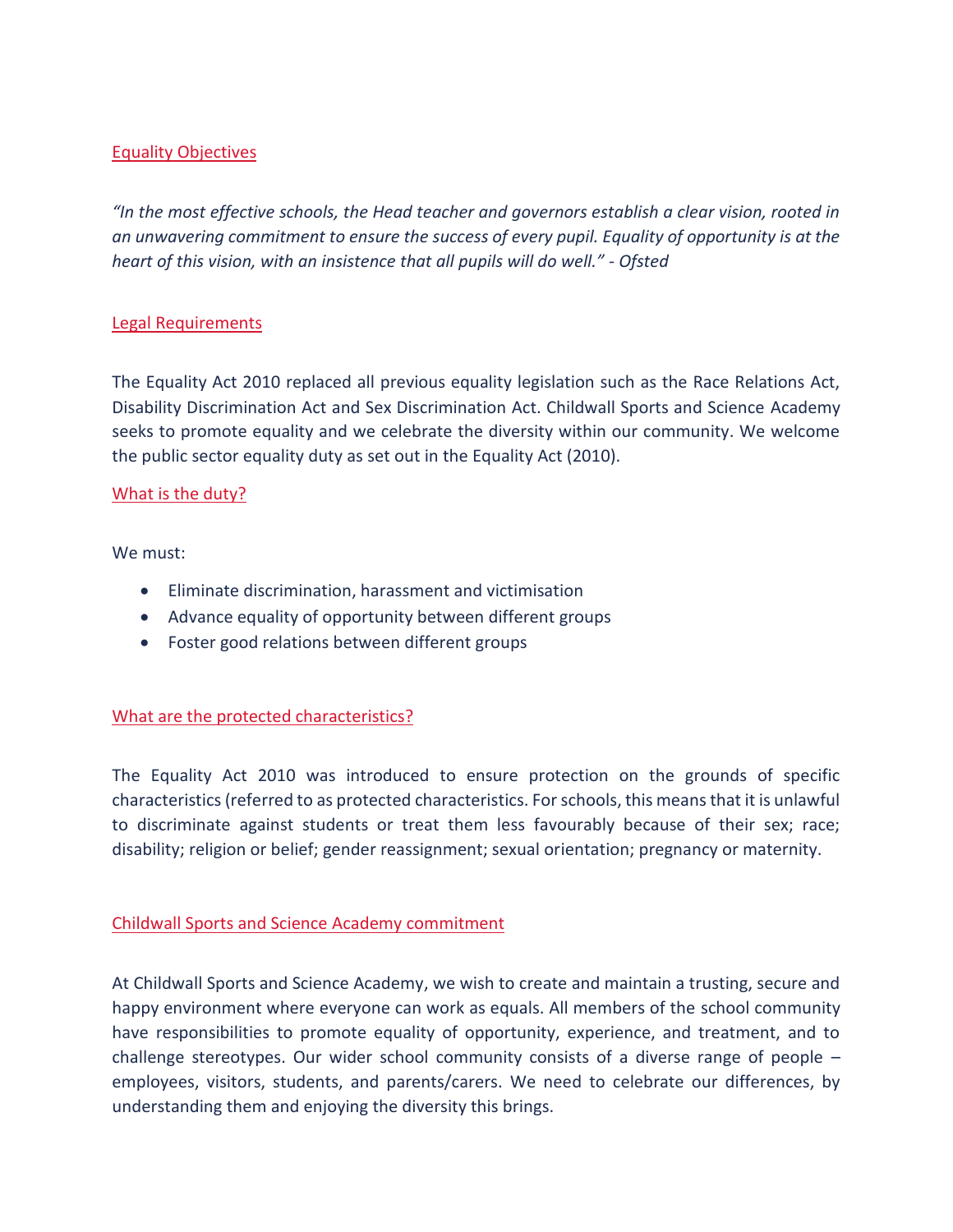As a public organisation, we are required to:

- Publish information to show compliance with the Equality Duty. This is done via our **[Equality Policy](https://ebhigh.org.uk/docs/Policies/Equality_Policy.pdf)**
- Publish Equality Objectives which are specific and measurable

# Childwall Sports and Science Academy Equality Policy

Our Equality Policy contains information about how the school complies with the Public Sector Equality Duty. We also give guidance to staff and outside visitors on our approach to promoting equality.

# Childwall Sports and Science Academy Equality Objectives

We publish equality objectives which show how we plan to tackle particular inequalities and reduce or remove them .Our Equality Objectives reflect the school's priorities and draw upon available data and other evidence. Careful analysis of these objectives is undertaken in order to ensure that we are working to achieve improved outcomes for different groups.

The schools chosen equality objectives are:

- 1. To ensure the schools commitment to equality is evident in its strategic development planning, operations, promotion and self-review
- 2. To promote equality and diversity amongst school stakeholders in order to raise awareness and encourage understanding and contributions from all
- 3. To achieve inclusivity and cohesion between all student groups, through education, understanding and celebration of different cultures, religions, sexualities and ethnicities
- 4. To improve the levels of attendance and attainment across all key stages and respond to variation between groups of learners, as identified by internal and local authority data. In particular, high ability boys and disadvantaged
- 5. To ensure all pupils have equal access to the curriculum, free from limitations, discrimination and barriers
- 6. To further improve accessibility to learning and participation for students, staff and visitors; removing barriers in order to ensure full engagement in school life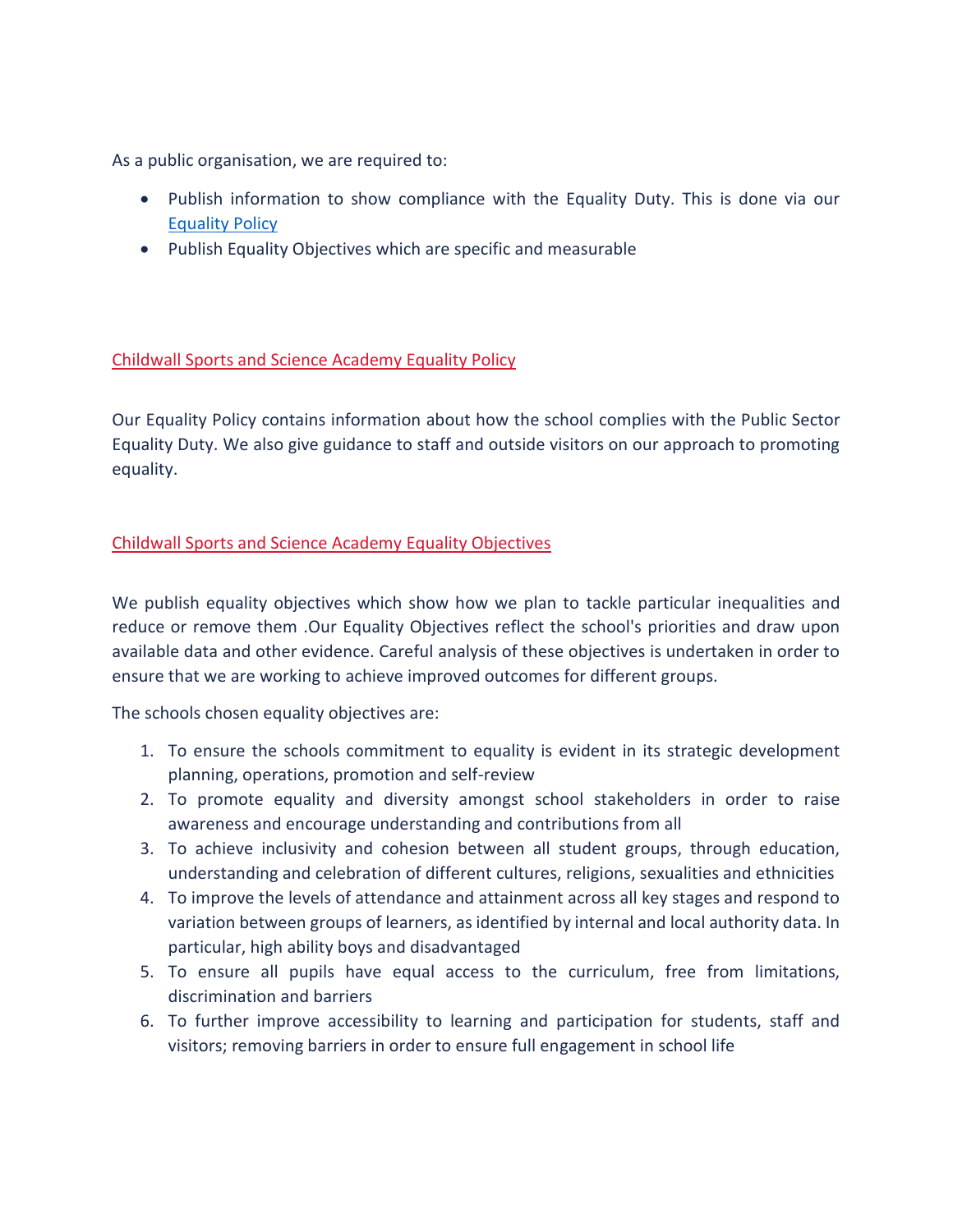## Equality, Diversity and Inclusion Audit

At Childwall Sports and Science Academy we annually review how well we achieve our equality commitment with regards to the protected groups under the Equality Act (2010). We do this through conducting a detailed Equality, Diversity and Inclusion Audit. This is completed by the Senior Leadership Team and quality assured by the Governing body, before being published to key stakeholders. This audit provides a framework to support our commitment to valuing diversity, tackling discrimination, promoting equality and fostering good relationships between people. The results ensure that we can continue to tackle issues of disadvantage and underachievement of different groups at Childwall Sports and Science Academy.

### Equality, Diversity and Inclusion progress made to date:

- We have conducted partnered work with Stonewall; including staff and
- students training
- Personal development, behaviour and welfare was judged to be 'good' by Ofsted in June 2018
- Our data tracking systems have enabled teachers to focus even more precisely on identifying and addressing gaps in progress between boys and girls.
- Increased student leadership opportunities, with a particular focus on engagement of underrepresented and vulnerable groups.
- Greater use of the student leadership group on particular equality related issues in school, including refurbishment of toilets and uniform
- We have established an active LGBTQ+ club
- The development of progressional and bespoke Personal Development programme; incorporating all aspects Relationships and Sex Education (RSE)
- The training of a teacher and non-teacher in mental resilience programmes.
- A regular and robust student voice and parent/carer voice schedule which collects the views of all groups.
- Enhanced transition process for SEND, disabled and disadvantaged pupils and their families
- We have improved accessibility to the school/learning through:

- Additional disabled car parking by the main building

- Portal ramps for students requiring wheelchair access

- Providing individuals with individualised assessment of equipment and furniture upon entry to Childwall Sports and Science Academy, in order to provide adequate desks, IT equipment, seating, stationary, overlays